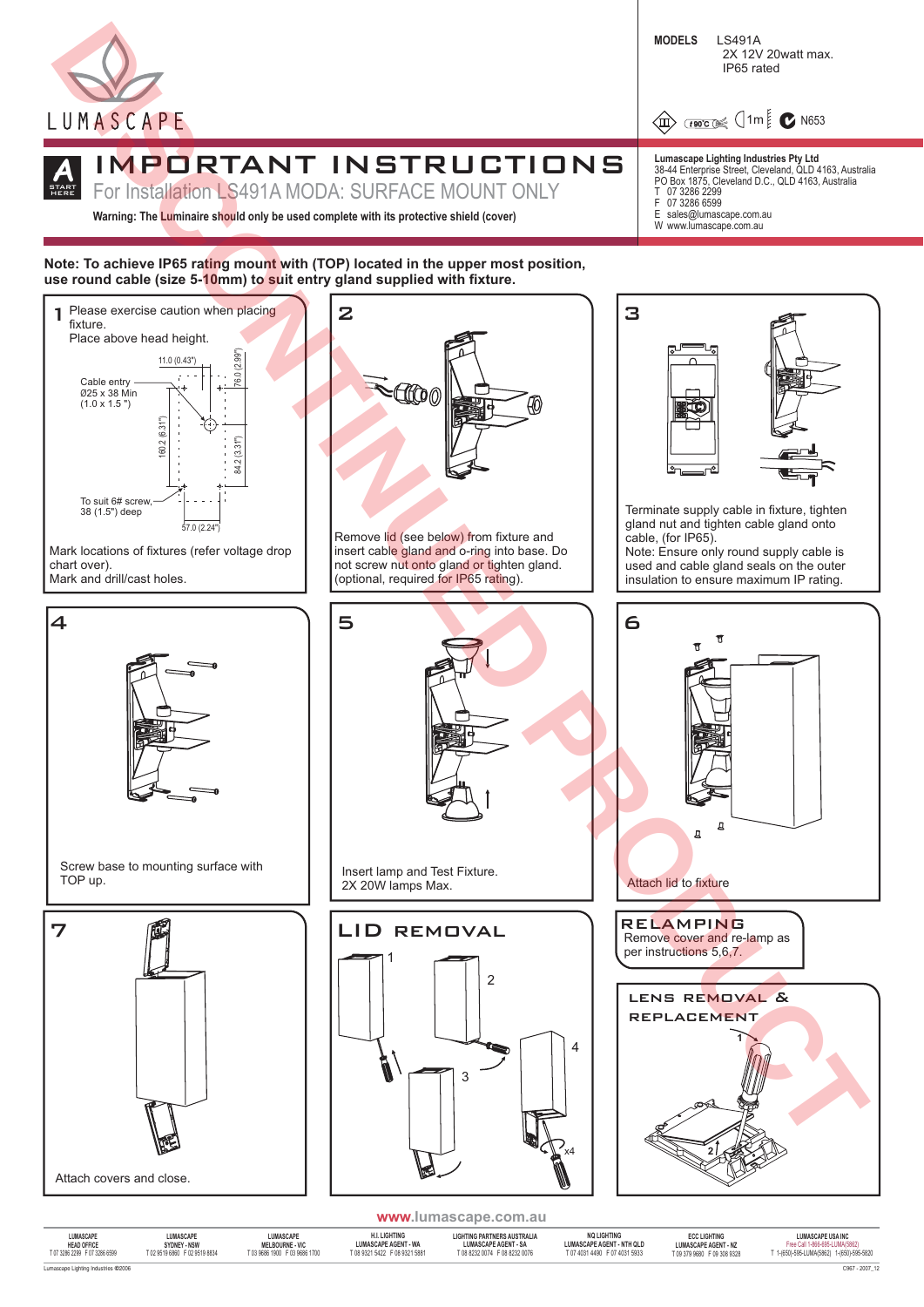

**4** THREE  $\frac{1}{2}$  1m  $\frac{1}{2}$  **C** N653

# IMPORTANT INSTRUCTIONS **B**

For Installation LS491A MODA: SURFACE MOUNT ONLY

**Warning: The Luminaire should only be used complete with its protective shield (cover)**



- 
-